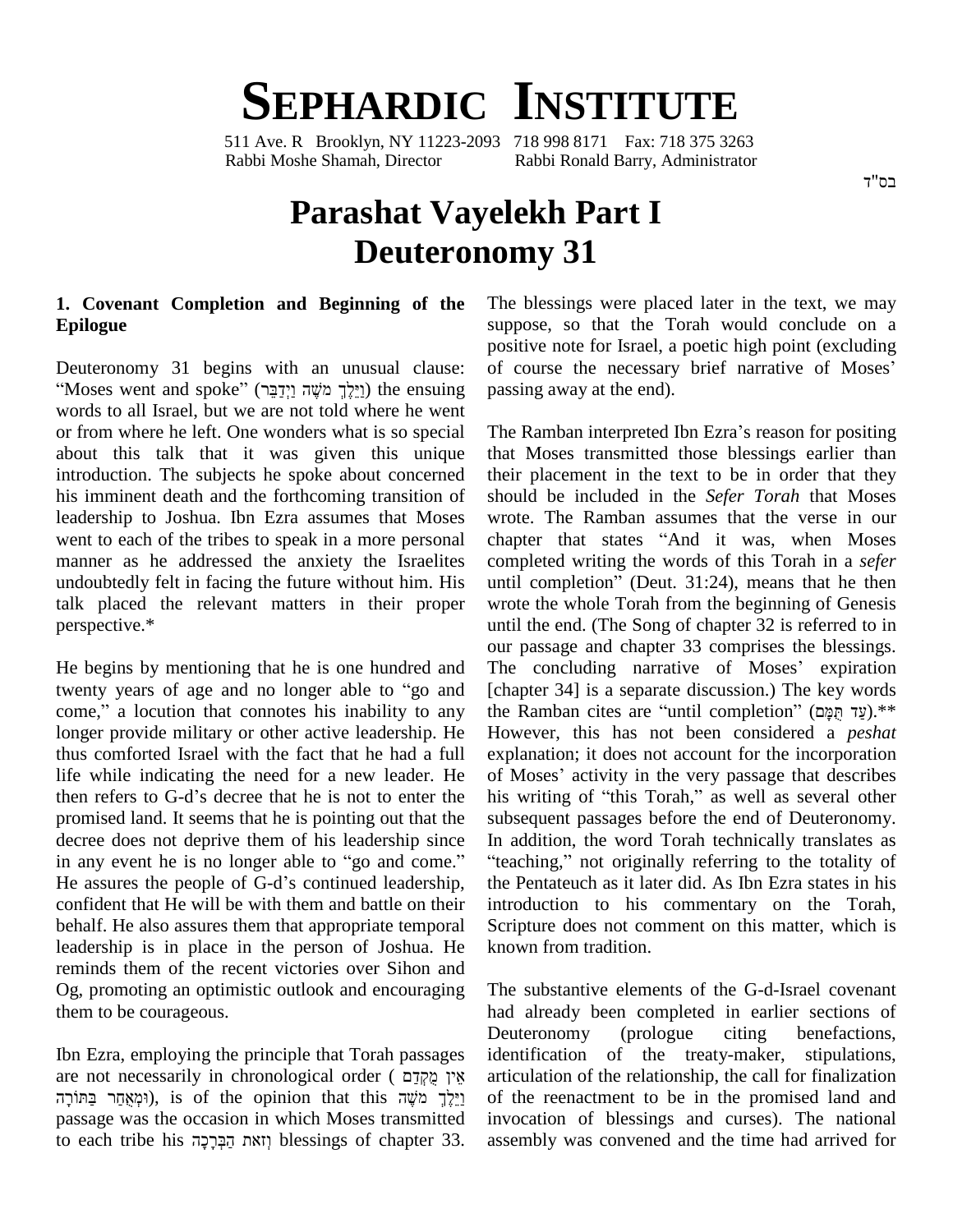sealing the covenant. The technical details were now to be executed. These included the confirmation of the new leader (when relevant); commitment of the could state there, "[the land] that I have sworn to covenant to writing; transmittal of the original copy to the priests for safekeeping and its deposit in the sanctuary; provision for periodic reminders of the comes, "You are about to lie with your fathers" essentials and designation of witnesses (of course in our case, symbolic ones). Through such use of a prevailing Near Eastern format, the Israelites could more easily grasp the revolutionary significance of what was being accomplished.

Moses publicly confirms Joshua as his successor (Deut. 31:7-8), and G-d signals His agreement by the appearance of the pillar of cloud at the Tent of Meeting while Moses and Joshua are there together (vv. 14-15). Moses writes down the teaching, transmits it to the priests and elders (v. 9), provides for its periodic reading (vv. 10-13), instructs that it be transmits it to the priests and elders (v. 9), provides<br>for its periodic reading (vv. 10-13), instructs that it be<br>deposited in the sanctuary next to the "ark of the disari for its periodic reading (vv. 10-13), instructs that it be<br>deposited in the sanctuary next to the "ark of the disarre<br>covenant of Hashem your G-d" and designates it as a segm witness (v. 26). He calls for a gathering of elders and covenant of Hashem your G-d" and designates it as a witness (v. 26). He calls for a gathering of elders and leaders in order to speak "these words" to them; he invokes heavens and earth as witnesses (v. 28).

G-d then calls for the writing of "this Song" (cited without an introduction) and the thorough teaching of it to the Israelites so that He would have it available as a witness (vv. 19, 21). The idea is that in a future time nation's future idolatry in the midst of the narrative of adversity the Song, "which will not be forgotten from the mouths of their descendants," will "testify" to Israel (v. 21) that G-d has always related justly with leader's benefit. Indeed, it would be a valuable the nation and that its afflictions result from its violation of the covenant. Such a witness serves, in the first instance, as a measure to encourage compliance before violation while also being a vehicle to motivate Israel concerning its responsibilities after possible violation.

#### **. Regarding the Structure of Chapter 31**

To a degree perhaps unsurpassed in any other chapter of the Torah, a large portion of Deuteronomy 31 (vv. 7-30) appears constituted of interrupted and noncontiguous passages. Without providing a reason for such an unusual structure, Ibn Ezra links the various parts together:

The statement אֲצַוְנוּ (G-d's declaration that He will instruct Joshua [v. 14]) refers to יְהוֹשֵׁעַ אֵת יְהוֹשֵׁעַ ("He [Moses] instructed Joshua"  $[v.23]$ ) at G-d's command (may He be blessed), that is why it ("He [Moses] instructed Joshua" [v.23]) at G-d's command (may He be blessed), that is why it could state there, "[the land] that I have sworn to command (may He be blessed), that is why it<br>could state there, "[the land] that I have sworn to<br>them" (Moses quoting G-d speaking in first person in that same verse). Following that statement them" (Moses quoting G-d speaking in first person<br>in that same verse). Following that statement<br>comes, "You are about to lie with your fathers" (vv. 16-22), as the Torah is not necessarily in (vv. 16-22), as the Torah is not necessarily in chronological order. The segment beginning, "And when Moses concluded writing the words of this Torah" (v. 24 ff.) is attached to "And Moses wrote this Torah" (v. 9). "And this nation shall chronological order. The segment beginning,<br>"And when Moses concluded writing the words of<br>this Torah" (v. 24 ff.) is attached to "And Moses this Torah" (v. 24 ff.) is attached to "And Moses wrote this Torah" (v. 9). "And this nation shall rise and stray after idolatry" (v. 16 ff.) cannot be attached to what immediately precedes it [G-d appearing in a pillar of cloud at the Tent of Meeting after Moses and Joshua entered for the purpose of G-d instructing Joshua (v. 15)], for what purpose would that serve?

There must be an explanation for all this apparent disarrangement. We may add that it is not clear if the segment beginning with verse 28 (perhaps with verse 27), which declares the intention to call heavens and earth to be witnesses, is a direct continuation of the preceding verses that speak about the teaching (Torah), or whether it is a shift to the Song in which Moses addresses heavens and earth.

Interposing a statement of G-d informing Moses of the Interposing a statement of G-d informing Moses of the<br>nation's future idolatry in the midst of the narrative that places Joshua in the Tent of Meeting with Moses, may indicate that this prophecy was also for the new that places Joshua in the Tent of Meeting with Moses,<br>may indicate that this prophecy was also for the new<br>leader's benefit. Indeed, it would be a valuable message for every national leader of Israel. Those in charge must never become complacent regarding the possibility of spiritual regression and must continuously strive to prevent it. (This assumes we may picture this prophetic communication as being audible such that another individual standing with the prophet may hear it. Of course prophetic matters are depicted in a metaphoric manner. However prophecy is actually conveyed, the portrayal of G-d asking Moses to summon Joshua to stand attentively with him in the Tent of Meeting and then transmitting a message to Moses while Joshua is there, seems to imply that Joshua was privy to that message.)

What was the purpose of G-d informing Moses so close to his death concerning the future backsliding of Israel, especially considering that Moses had referred to such a possibility in his recent oratory? Perhaps it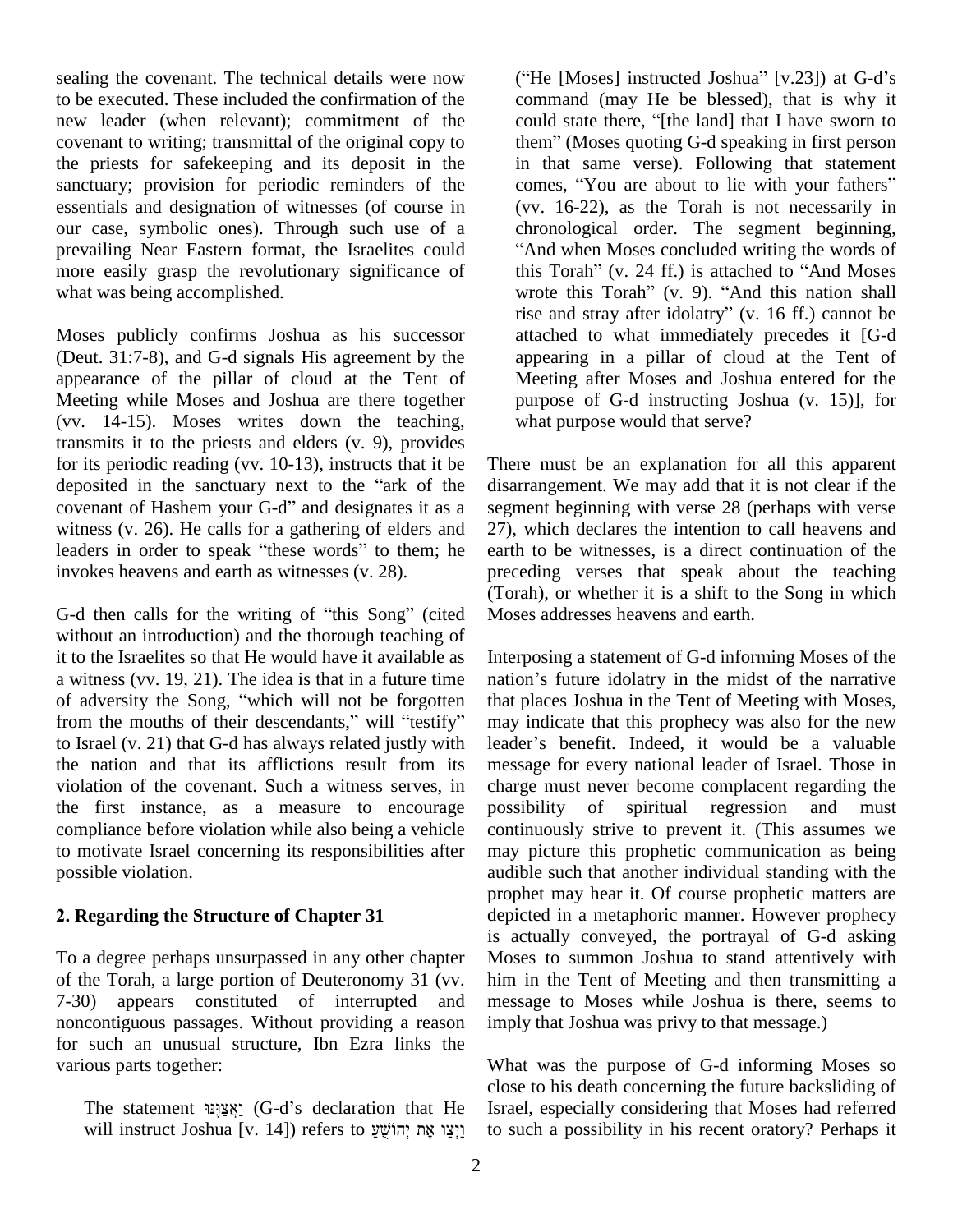was to strengthen his resolve as much as possible for his last opportunity to motivate Israel to remain faithful after his death. This theme of future backsliding foreshadows a significant portion of the upcoming Song.

A conjecture that comes to mind regarding the reason this theme is so highlighted in the Song. A future backsliding generation that was severely punished and exiled from its land, crushed and in despair, could be taught an important lesson. G-d knew that the Israelites were not perfect and would one day turn to idolatry. Nevertheless, He chose to proceed with establishing the covenant with them and with giving them possession of the promised land, because there is always the possibility of repentance and return. Such an approach could be valuable in promoting continuity of the nation with repentance and return. (The philosophic question that arises from positing that there will definitely be a backsliding, that means to say the issue of foreknowledge and free will, is not They foster keen interest on everybody's part as to explicitly addressed in the Torah. We will touch on an aspect of this issue in our next study on this *parasha*.)

Separating the account of Moses' writing and handing over the Torah to the priests (v. 9 ff.) from the accompanying instructions regarding it and its the nation. It increases the accountability of the designation as a witness (vv. 24-27) creates a great deal of parallelism between it and the Song, which also is designated as a witness. Thus, metaphorically both these witnesses stand together. Such an understanding is supported by the finely crafted chiasm that frames the section (see Tigay, JPS thrice referred to as yom haggahal ("the day of the Commentary, p. 289), as follows:

A. Regarding writing, transmitting and publicly reading the Torah (vv.  $9-13$ )

- B. The appointment of Joshua (vv. 14-15)
	- it as a witness (vv. 16-22)

B'. The appointment of Joshua (v. 23)

A'. Regarding writing, transmitting and publicly speaking the words of the Torah and designating it as a witness (vv. 24 ff.)

(Ibn Ezra apparently has a different approach to to one explaining the lack of contiguity within our chapter based on the cryptic comment concerning  $\gamma$ יַרְתּב מֹשֶׁה The M explaining the lack of contiguity within our chapter [Deut. 31:9, 22] that he made in his commentary to Deuteronomy 1:2.)

## **3. On** *Misvat Haqhel* **(The National Assembly)**

Providing for a periodic reading of the Torah before a mass audience was an innovation to contemporary covenant protocol that had far-reaching consequences. In neighboring nations it invariably was the case with their covenants and codes of law that knowledge of the details was the right of the priests and leaders only. Here, consistent with the dignity imparted to each individual by the Torah and the importance placed on the law being the possession of the whole nation, the reading was to be addressed to the public at large.

Every seven years, in conjunction with the year of Fvery seven years, in conjunction with the year of<br>relinquishment (שְׁנַת הַשְּׁמִישָּׁה), during the Sukkot festival, at the central sanctuary, men, women, children and resident aliens are to be gathered for this purpose. Such occasions were designed to be grand<br>ceremonies that serve as miniature covenant renewals.<br>They foster keen interest on everybody's part as to ceremonies that serve as miniature covenant renewals. what is communicated, despite the fact that the public is generally familiar with the material. Undoubtedly, discussions increase the public's knowledge of relevant details. Universal exposure to the teaching discussions increase the public's knowledge of<br>relevant details. Universal exposure to the teaching<br>produces an enlightened public and "democratizes" relevant details. Universal exposure to the teaching<br>produces an enlightened public and "democratizes"<br>the nation. It increases the accountability of the leadership.

The call to gather the people for this occasion is termed *haqhel* (v. 12), linking it with the *haqhel* usage associated with the lawgiving (Deut. 4:10), the day termed *haqhel* (v. 12), linking it with the *haqhel* usage<br>associated with the lawgiving (Deut. 4:10), the day<br>thrice referred to as *yom haqqahal* ("the day of the associated with the lawgiving (Deut. 4:<br>thrice referred to as *yom haqqahal* ("the<br>assembly" [Deut. 9:10; 10:4; 18:16]).

represent in appointment of Joshua (vv. 14-15) for letting the land lie fallow, at the Feast of Booths"<br>X. The upcoming Song – designating [31:10]) as referring to the beginning of the seventh issembly" [Deut. 9:10; 10:4; 18:16]).<br>Ibn Ezra took the words קִּקֵּץ שֵׁבַע שֲׁנִים בִּמִעֲד שָׁנַת הָשָּׁמִיטַּה cra took the words מְקֵץ שֶׁבָע שֶׁנִים בְּמִעֵד שְׁנַת הַשְּׁמִיטָּה<br>פְחַג (NJPS: ''Every seventh year, in the year set for Ezra took the words מִקֵּץ שֶׁבַע שֶׁנִים בְּמִעֵּד שְׁנַת הַשְּׁמִישָּׁה<br>הַחֲג הַסֻּכּוֹת (NJPS: ''Every seventh year, in the year set<br>for letting the land lie fallow, at the Feast of Booths''  $[31:10]$ ) as referring to the beginning of the seventh year, that of *shemittah* when most agricultural work was prohibited. He understood the law of *haqhel* as designed to take place when the populace was not busy as usual with their land, in this way setting a tone for the whole year to be devoted to pursuits of spiritual uplift. The objective would be similar in kind to one of the expected benefits of the weekly Sabbath.

> The Mishnah (*m*.*Sotah* 7:8), however, teaches that *haqhel* is to be carried out during Sukkot of the eighth year, an apparently problematic translation at first